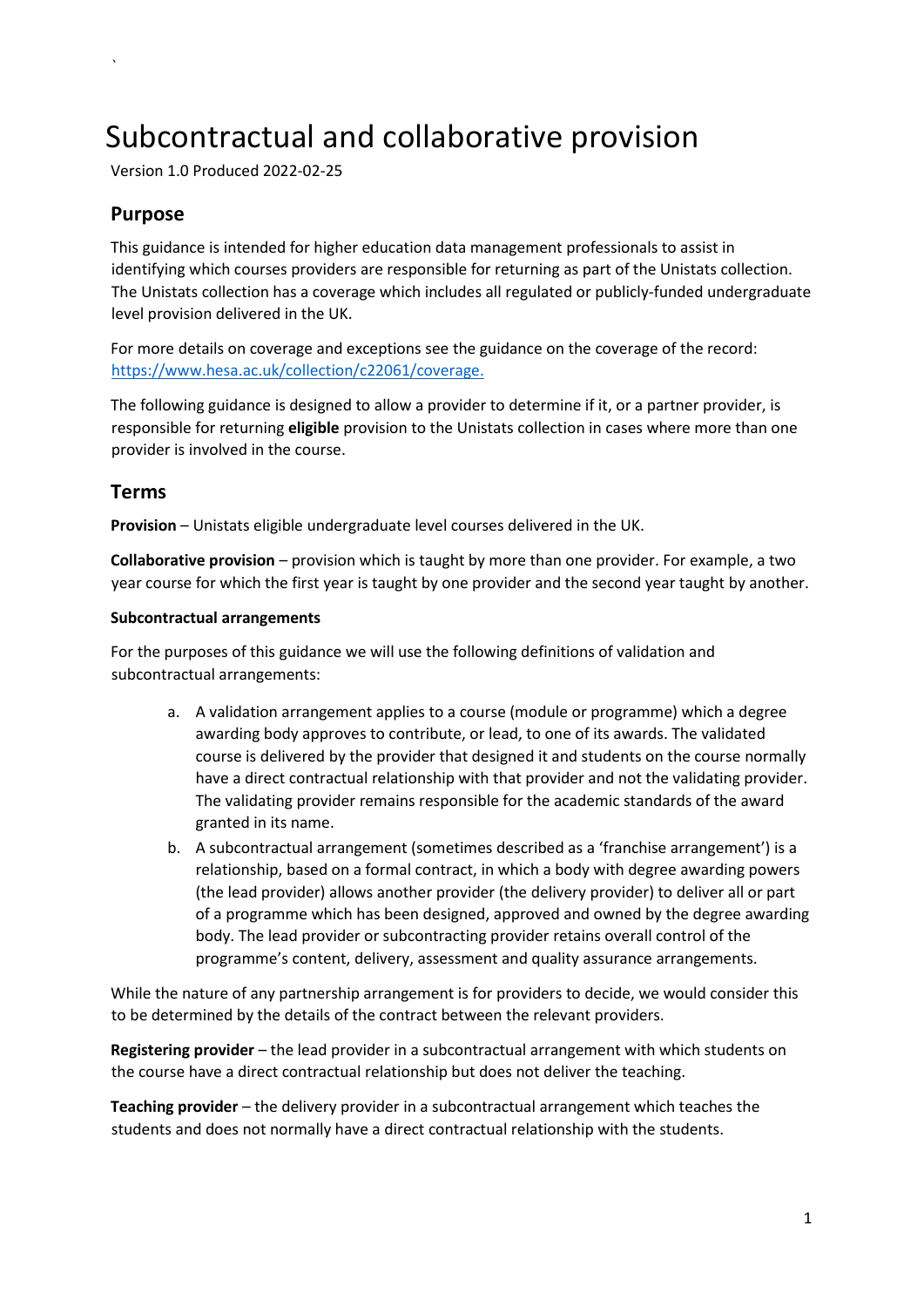**Validating partner** – a provider which validates provision on behalf of another provider but does not normally have a direct contractual relationship with the students studying that provision.

**Publicly funded/regulated provider** – A provider which receives direct public funding for eligible provision or is regulated by the funding body/regulator for its country within the UK. This includes any providers receiving funding from or regulated by:

- The Department for the Economy in Northern Ireland
- The Higher Education Funding Council for Wales
- The Office for Students
- The Scottish Funding Council

## **Overview**

`

As advised in April 2021, the arrangements for submission of the Unistats record for subcontractual arrangements and courses involving collaborative provision for C22061 is now aligned across the UK. This means that for providers in England, Wales, Scotland and Northern Ireland, the Unistats return needs to be submitted by the registering provider.

# **Guidance for providers in Wales**

For providers in Wales, the Unistats return must always be returned by the registering provider. Only HEFCW funded and/or regulated providers in Wales who subscribe to HESA should make a Unistats return both for courses they deliver themselves and courses that are delivered on their behalf through a subcontractual arrangement.

# **Types of arrangements**

For the purpose of this guidance we are using two distinct types of arrangements to describe provision involving more than one provider – subcontractual arrangements and collaborative provision. Subcontractual arrangements refer to contractual agreements whereby a provider teaches provision that is owned by a registering provider on behalf of that provider. Collaborative provision refers to courses that are taught by more than one teaching provider.

# **Validation arrangements**

Validation arrangements are not considered to be subcontractual arrangements for the purposes of this guidance. In most cases, courses awarded via a validation arrangement should be treated as being registered by the provider with the direct contractual relationship with the students. Each provider should satisfy itself that it understands the contractual basis for validated provision and agree with the other partner responsibility for returning the course in accordance with this guidance.

# **Subcontractual arrangements**

When considering subcontractual arrangements you should think about all agreements that exist between your provider and other providers for any courses that are eligible for the Unistats return. For C22061, the arrangements for returning the data under subcontractual arrangements have been changed; data for all courses should now be returned by the registering provider.

Teaching providers in England should not return courses where students are registered with a provider who is not OfS registered.